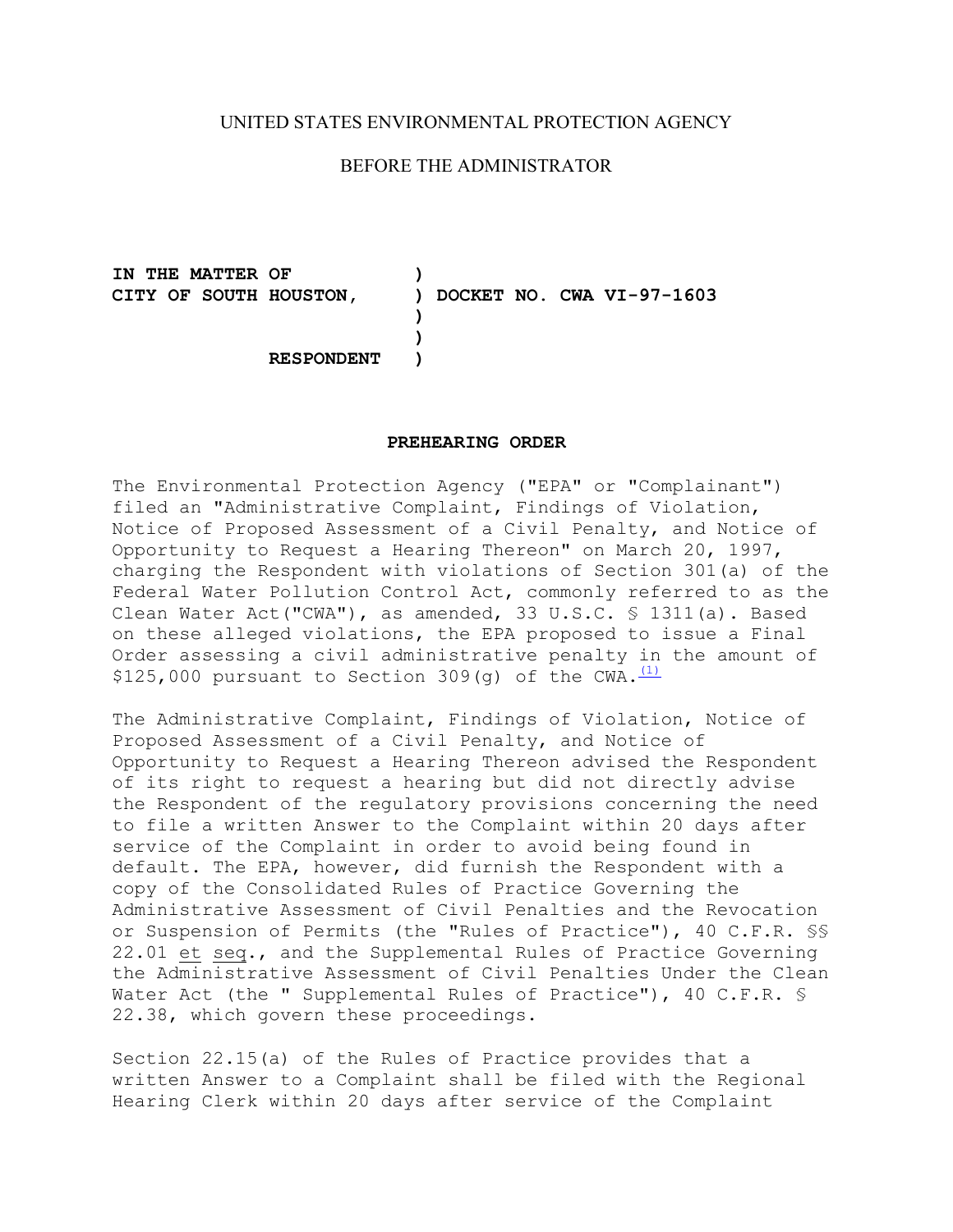where the Respondent contests any material fact upon which the Complaint is based, contends that the amount of the penalty proposed is inappropriate, or contends that it is entitled to judgment as a matter of law. The Answer shall clearly and directly admit, deny, or explain each of the factual allegations contained in the Complaint with regard to which the Respondent has any knowledge or shall clearly state that it has no knowledge as to particular factual allegations in the Complaint. The written Answer shall also state the circumstances or arguments that are alleged to constitute the grounds of defense and the facts that the Respondent intends to place at issue. Sections 22.15(a) and (b) of the Rules of Practice. Failure of the Respondent to admit, deny, or explain any material factual allegation contained in the Complaint constitutes an admission of the allegation. Section 22.15(d) of the Rules of Practice.

On May 7, 1997, the Respondent filed a letter response dated April 8, 1997. In this letter, the Respondent requested a hearing and noted that it was attempting to settle this matter informally with the EPA. Specifically, the Respondent stated: "The City is also simultaneously with this request for hearing, attempting to settle this informally with EPA and will be filing information within this 20 day time frame attempting to explain extenuating circumstances and why the City feels this proposed penalty is inappropriate." A request for a hearing or an attempt to settle a matter informally does not constitute an Answer. See Section 22.15 of the Rules of Practice. The file before me does not contain any filing regarding the alleged inappropriateness of the proposed penalty as referenced in the April 8, 1997, response.

A request for a hearing is not properly before me if an Answer has not been filed. A hearing may be held only if issues are raised by the Complaint and Answer. See Section 22.15(c) of the Rules of Practice. Also, Section 22.17(a) provides that a party may be found in default after motion upon failure to file a timely Answer to the Complaint. Accordingly, the Respondent is directed to clarify its position in this matter, and to file an Answer if it intends to do so. In the clarification statement, the Respondent shall state whether it wishes to have a hearing on the CWA charges in the Complaint and the proposed penalty amount, or whether it only seeks a hearing on the proposed penalty amount and does not contest its alleged liability for the CWA charges. This clarification statement and Answer shall be filed on or before July 25, 1997. Failure to file an Answer and clarification statement by the July 25, 1997, deadline will constitute a waiver of the Respondent's hearing in this matter.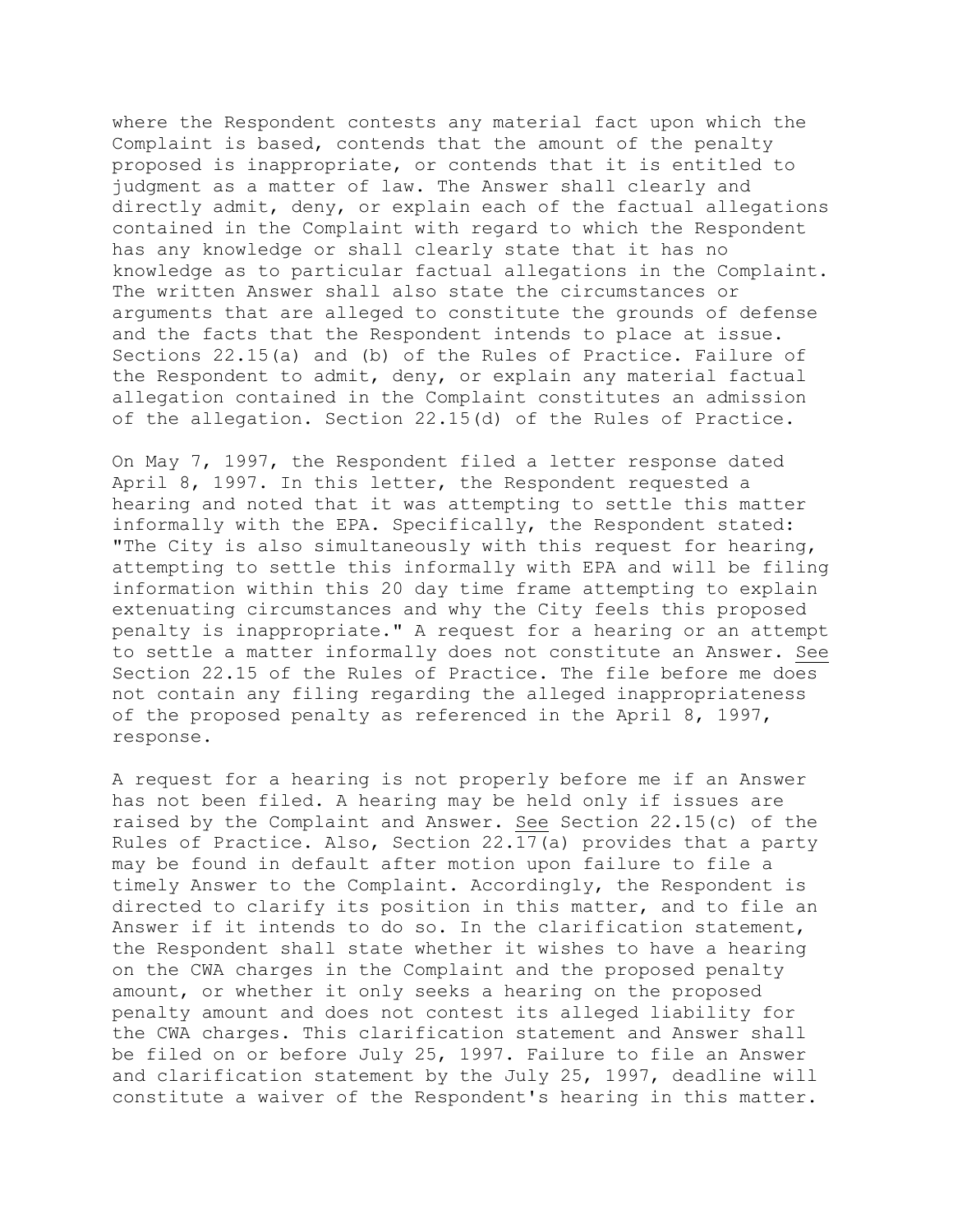See In re Green Thumb Nursery, Inc., FIFRA Appeal No. 95-4a(EAB, Mar. 6, 1997).

This order to file an Answer and clarification statement should not discourage the Respondent from engaging in settlement negotiations with the EPA. EPA policy, found in the Rules of Practice at Section 22.18(a), encourages settlement of a proceeding without the necessity of a formal hearing. The benefits of a negotiated settlement may far outweigh the uncertainty, time and expense associated with a litigated proceeding.

The original of all pleadings, statements and documents (with any attachments) required or permitted to be filed in this Order (including a ratified Consent Agreement and Final Order) shall be sent to the Regional Hearing Clerk and copies (with any attachments) shall be sent to the undersigned and all other parties. The clarifying statement required by this Order to be sent to the Presiding Judge, as well as any other further pleadings, shall be addressed as follows:

Judge Barbara A. Gunning

Office of Administrative Law Judges

U.S. Environmental Protection Agency

Mail Code 1900

401 M Street, SW

Washington, DC 20460

Telephone: 202-260-6703

original signed by undersigned

Barbara A. Gunning

Administrative Law Judge

Dated: 7-01-97

Washington, DC